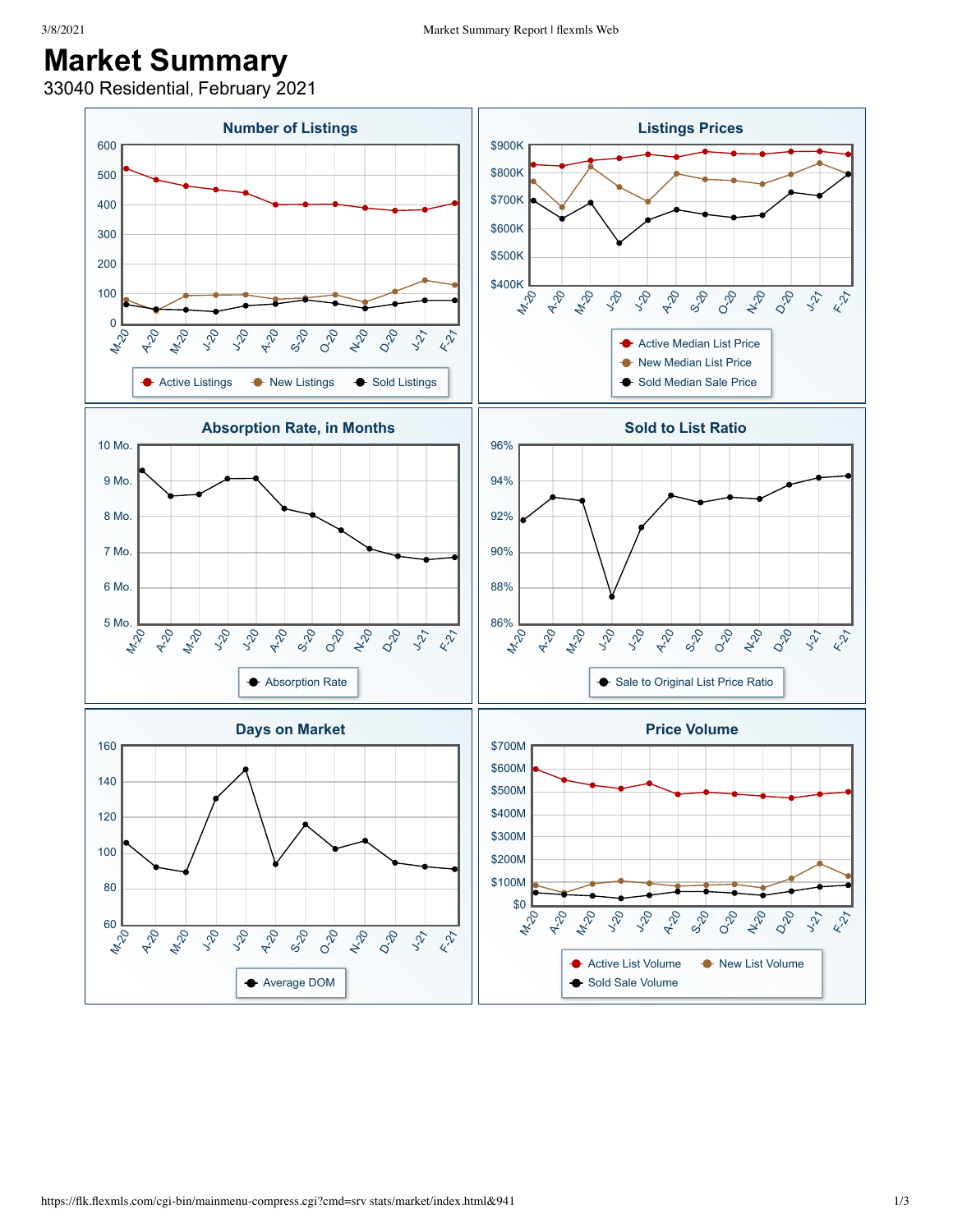| <b>Summary Statistics</b> |             |             |          |                 |                 |           |
|---------------------------|-------------|-------------|----------|-----------------|-----------------|-----------|
|                           | Feb-21      | Feb-20      | $%$ Chg  | <b>2021 YTD</b> | <b>2020 YTD</b> | % Chg $ $ |
| Absorption Rate           | 6.86        | 8.61        | $-20.33$ | 6.83            | 8.4             | $-18.69$  |
| Average List Price        | \$1.232.266 | \$1,161,350 | 6.11     | \$1,192,031     | \$1,131,593     | 5.34      |
| l Median List Price       | \$869,000   | \$850,000   | 2.24     | \$849.500       | \$848,000       | 0.18      |
| Average Sale Price        | \$1.125.147 | \$860.759   | 30.72    | \$1,079,872     | \$814.626       | 32.56     |
| Median Sale Price         | \$797.500   | \$619,000   | 28.84    | \$749.653       | \$648,500       | 15.60     |
| Average DOM               | 91          | 81          | 12.35    | 91              | 74              | 22.97     |
| Median DOM                | 36          | 56          | $-35.71$ | 51              | 48              | 6.25      |

| <b>Sold Listings</b> |                                          |                |          |                |                   |          | <b>Pending Listings</b> |                |                         |          |                |                |          |
|----------------------|------------------------------------------|----------------|----------|----------------|-------------------|----------|-------------------------|----------------|-------------------------|----------|----------------|----------------|----------|
|                      | <b>This Month</b><br><b>Year to Date</b> |                |          |                | <b>This Month</b> |          |                         |                | <b>Year to Date</b>     |          |                |                |          |
|                      | 2021                                     | 2020           | % Chg    | 2021           | 2020              | % Chg    |                         | 2021           | 2020                    | % Chg    | 2021           | 2020           | % Chg    |
| 0-99.999             | 0                                        | 0              | 0.0      | 0              | 0                 | 0.0      | 0-99,999                | 0              | 0                       | 0.0      | 0              | 0              | 0.0      |
| 100,000-149,999      | 0                                        | 1              | $-100.0$ | 0              | $\mathbf{1}$      | $-100.0$ | 100,000-149,999         | 0              | 0                       | 0.0      | 0              | 0              | 0.0      |
| 150,000-199,999      | 1                                        | $\Omega$       | N/A      | 2              | 0                 | N/A      | 150,000-199,999         | 0              | 1                       | $-100.0$ | 1              | 2              | $-50.0$  |
| 200,000-249,999      | 1                                        | $\mathbf{1}$   | 0.0      | 3              | 4                 | $-25.0$  | 200,000-249,999         | 0              | 0                       | 0.0      | 1              | $\overline{2}$ | $-50.0$  |
| 250,000-299,999      | 0                                        | 1              | $-100.0$ | 1              | $\overline{2}$    | $-50.0$  | 250,000-299,999         | 0              | 1                       | $-100.0$ | 1              | 1              | 0.0      |
| 300,000-349,999      | $\overline{c}$                           | 1              | 100.0    | 3              | $\overline{4}$    | $-25.0$  | 300,000-349,999         | $\Omega$       | 1                       | $-100.0$ | 1              | $\mathbf{1}$   | 0.0      |
| 350,000-399,999      | 5                                        | 0              | N/A      | 9              | $\overline{4}$    | 125.0    | 350,000-399,999         | 2              | $\overline{c}$          | 0.0      | 9              | $\overline{7}$ | 28.6     |
| 400,000-449,999      | 2                                        | 4              | $-50.0$  | 6              | $\overline{7}$    | $-14.3$  | 400,000-449,999         | 2              | $\overline{\mathbf{4}}$ | $-50.0$  | 3              | 9              | $-66.7$  |
| 450,000-499,999      | 4                                        | 3              | 33.3     | 5              | 5                 | 0.0      | 450,000-499,999         | 4              | 3                       | 33.3     | 9              | $\overline{7}$ | 28.6     |
| 500,000-549,999      | 3                                        | 8              | $-62.5$  | 8              | 8                 | 0.0      | 500,000-549,999         | 4              | 3                       | 33.3     | $\overline{7}$ | $\overline{7}$ | 0.0      |
| 550,000-599,999      | 4                                        | 2              | 100.0    | 10             | $\overline{4}$    | 150.0    | 550,000-599,999         | 0              | 5                       | $-100.0$ | 3              | 11             | $-72.7$  |
| 600,000-649,999      | 6                                        | 3              | 100.0    | 13             | 6                 | 116.7    | 600,000-649,999         | 0              | $\overline{2}$          | $-100.0$ | 4              | 6              | $-33.3$  |
| 650,000-699,999      | 3                                        | $\mathbf{1}$   | 200.0    | 9              | 5                 | 80.0     | 650,000-699,999         | 9              | 4                       | 125.0    | 15             | 9              | 66.7     |
| 700,000-749,999      | 5                                        | 1              | 400.0    | 9              | 3                 | 200.0    | 700,000-749,999         | 1              | $\overline{2}$          | $-50.0$  | 4              | 4              | 0.0      |
| 750,000-799,999      | 3                                        | $\overline{2}$ | 50.0     | 6              | 3                 | 100.0    | 750,000-799,999         | 1              | $\overline{2}$          | $-50.0$  | 5              | 4              | 25.0     |
| 800,000-849,999      | 1                                        | $\mathbf{0}$   | N/A      | 3              | 3                 | 0.0      | 800,000-849,999         | 2              | 5                       | $-60.0$  | 3              | 5              | $-40.0$  |
| 850,000-899,999      | 5                                        | $\mathbf{0}$   | N/A      | 9              | $\overline{2}$    | 350.0    | 850,000-899,999         | 3              | 4                       | $-25.0$  | $\overline{7}$ | 11             | $-36.4$  |
| 900,000-949,999      | 3                                        | 3              | 0.0      | 5              | $\overline{4}$    | 25.0     | 900,000-949,999         | 3              | 1                       | 200.0    | 4              | 1              | 300.0    |
| 950,000-999,999      | $\overline{2}$                           | $\mathbf{1}$   | 100.0    | 4              | $\overline{2}$    | 100.0    | 950,000-999,999         | 1              | 4                       | $-75.0$  | 5              | $\overline{7}$ | $-28.6$  |
| 1,000,000-1,099,999  | 0                                        | 1              | $-100.0$ | 1              | $\overline{4}$    | $-75.0$  | 1,000,000-1,099,999     | 0              | 0                       | 0.0      | 0              | $\mathbf{1}$   | $-100.0$ |
| 1,100,000-1,199,999  | 3                                        | 2              | 50.0     | 4              | 3                 | 33.3     | 1,100,000-1,199,999     | 1              | 4                       | $-75.0$  | 5              | 8              | $-37.5$  |
| 1,200,000-1,299,999  | 5                                        | $\mathbf{1}$   | 400.0    | 6              | $\overline{4}$    | 50.0     | 1,200,000-1,299,999     | $\overline{7}$ | $\overline{2}$          | 250.0    | 8              | 5              | 60.0     |
| 1,300,000-1,399,999  | 1                                        | 2              | $-50.0$  | 3              | 3                 | 0.0      | 1,300,000-1,399,999     | 1              | 3                       | $-66.7$  | 2              | 5              | $-60.0$  |
| 1,400,000-1,499,999  | 1                                        | $\Omega$       | N/A      | 3              | $\mathbf{1}$      | 200.0    | 1,400,000-1,499,999     | 1              | 0                       | N/A      | 5              | $\mathbf{1}$   | 400.0    |
| 1,500,000-1,599,999  | 0                                        | $\Omega$       | 0.0      | 1              | $\mathbf{1}$      | 0.0      | 1,500,000-1,599,999     | 0              | 0                       | 0.0      | 0              | 0              | 0.0      |
| 1,600,000-1,699,999  | 3                                        | 0              | N/A      | 4              | $\mathbf 0$       | N/A      | 1,600,000-1,699,999     | 1              | 0                       | N/A      | 1              | 0              | N/A      |
| 1,700,000-1,799,999  | 1                                        | $\overline{2}$ | $-50.0$  | 3              | $\overline{2}$    | 50.0     | 1,700,000-1,799,999     | 1              | $\mathbf 0$             | N/A      | 1              | $\mathbf 0$    | N/A      |
| 1,800,000-1,899,999  | 1                                        | 0              | N/A      | 3              | 0                 | N/A      | 1,800,000-1,899,999     | 0              | 1                       | $-100.0$ | 3              | 3              | 0.0      |
| 1,900,000-1,999,999  | 0                                        | $\Omega$       | 0.0      | 0              | $\mathbf{1}$      | $-100.0$ | 1,900,000-1,999,999     | 3              | 1                       | 200.0    | 7              | $\mathbf{1}$   | 600.0    |
| 2,000,000-2,249,999  | 4                                        | 0              | N/A      | 8              | 0                 | N/A      | 2,000,000-2,249,999     | 0              | 0                       | 0.0      | 0              | 0              | 0.0      |
| 2,250,000-2,499,999  | 2                                        | 1              | 100.0    | 3              | $\mathbf{1}$      | 200.0    | 2,250,000-2,499,999     | 4              | 0                       | N/A      | 6              | 1              | 500.0    |
| 2,500,000-2,749,999  | 1                                        | 1              | 0.0      | 2              | $\overline{2}$    | 0.0      | 2,500,000-2,749,999     | 3              | 1                       | 200.0    | 4              | $\overline{c}$ | 100.0    |
| 2,750,000-2,999,999  | 1                                        | 0              | N/A      | $\overline{2}$ | 0                 | N/A      | 2,750,000-2,999,999     | 2              | 0                       | N/A      | 3              | $\mathbf{1}$   | 200.0    |
| 3,000,000-3,249,999  | 3                                        | 1              | 200.0    | 4              | $\mathbf{1}$      | 300.0    | 3,000,000-3,249,999     | 1              | 0                       | N/A      | 1              | 0              | N/A      |
| 3,250,000-3,499,999  | 0                                        | 0              | 0.0      | 1              | 0                 | N/A      | 3,250,000-3,499,999     | 1              | 0                       | N/A      | 1              | $\mathbf{1}$   | 0.0      |
| 3,500,000-3,749,999  | 0                                        | 0              | 0.0      | 0              | 0                 | 0.0      | 3,500,000-3,749,999     | 0              | 0                       | 0.0      | 0              | 0              | 0.0      |
| 3,750,000-3,999,999  | 1                                        | 0              | N/A      | $\mathbf{1}$   | $\mathbf 0$       | N/A      | 3,750,000-3,999,999     | 0              | 0                       | 0.0      | 3              | 0              | N/A      |
| 4,000,000-4,249,999  | 0                                        | 0              | 0.0      | 0              | $\mathbf 0$       | 0.0      | 4,000,000-4,249,999     | 0              | 0                       | 0.0      | 0              | 0              | 0.0      |
| 4,250,000-4,499,999  | 1                                        | 0              | N/A      | 1              | 0                 | N/A      | 4,250,000-4,499,999     | 0              | 0                       | 0.0      | 0              | $\mathbf{1}$   | $-100.0$ |
| 4,500,000-4,749,999  | 0                                        | $\mathbf{0}$   | 0.0      | 0              | $\mathbf 0$       | 0.0      | 4,500,000-4,749,999     | 0              | 0                       | 0.0      | 0              | 0              | 0.0      |
| 4,750,000-4,999,999  | 0                                        | 0              | 0.0      | 0              | 0                 | 0.0      | 4,750,000-4,999,999     | 0              | 0                       | 0.0      | 0              | 0              | 0.0      |
| $5,000,000+$         | 0                                        | 0              | 0.0      | 1              | $\mathbf 0$       | N/A      | 5,000,000+              | 0              | 1                       | $-100.0$ | 0              | $\mathbf{1}$   | $-100.0$ |
| Totals               | 78                                       | 43             |          |                | 90                | 73.3     | <b>Totals</b>           | 58             | 57                      | 1.8      | 132            |                | 5.6      |
|                      |                                          |                | 81.4     | 156            |                   |          |                         |                |                         |          |                | 125            |          |